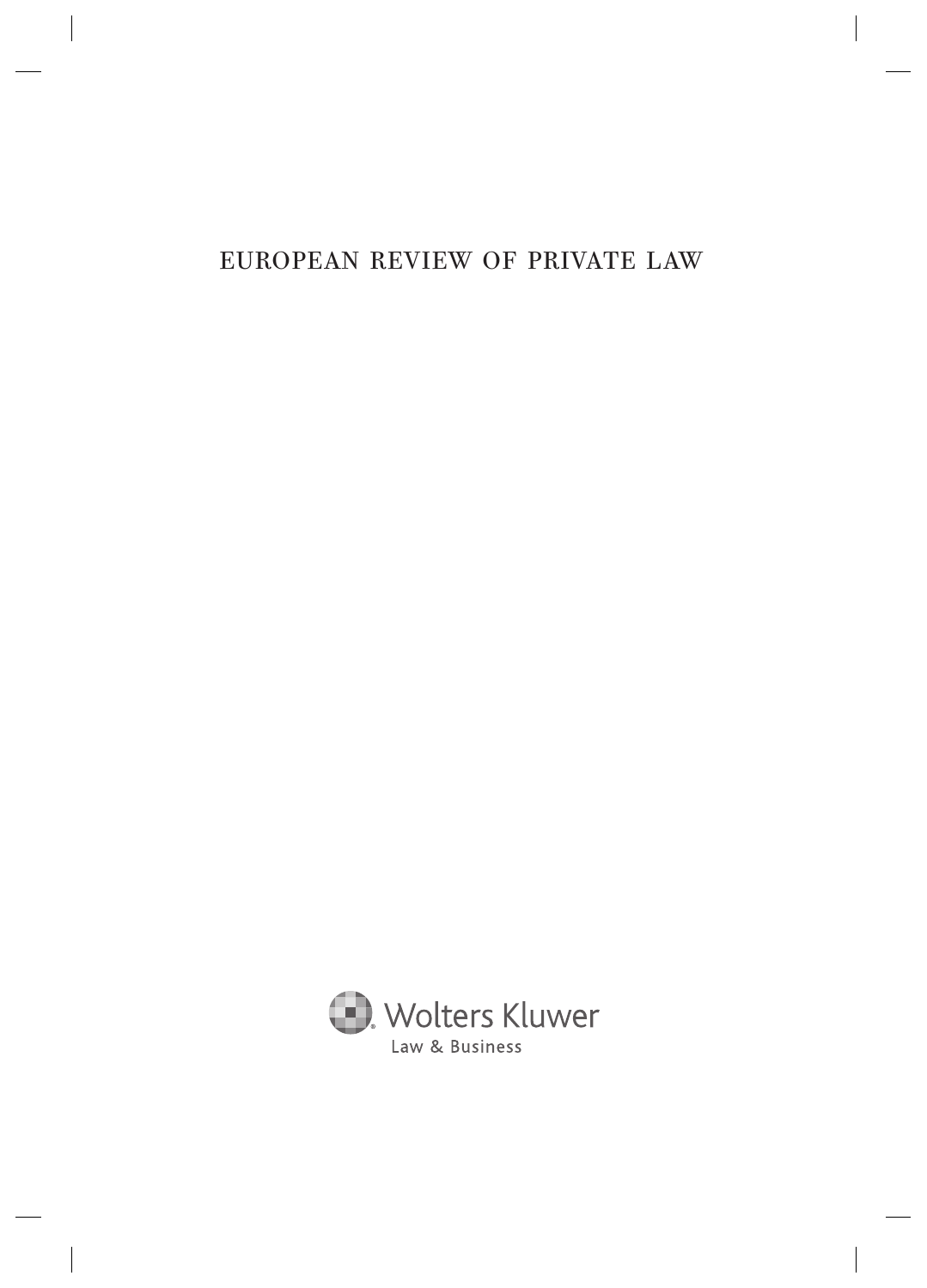Published by Kluwer Law International P.O. Box 316 2400 AH Alphen aan den Rijn The Netherlands

Sold and distributed in North, Central and South America by Aspen Publishers, Inc. 7201 McKinney Circle Frederick, MD 21704 United States of America

Sold and distributed in all other countries by Turpin Distribution Pegasus Drive Stratton Business Park, Biggleswade Bedfordshire SG18 8TQ United Kingdom

ISSN 0928-9801  $© 2011, Kluwer Law International$ 

This journal should be cited as (2011) 19 ERPL 5

The *European review of Private Law* is published six times per year. Subscription prices for 2011 [Volume 19, Numbers 1 through 6] including postage and handling: Print subscription prices: EUR 614/USD 818/GBP 451 Online subscription prices: EUR 568/USD 758/GBP 418 (covers two concurrent users)

This journal is also available online at www.kluwerlawonline.com. Sample copies and other information are available at www.kluwerlaw.com. For further information at please contact our sales department at +31 (0) 172 641562 or at sales@kluwerlaw.com.

For advertisement rates please contact our marketing department at +31 (0) 172 641525 (Marina Dordic) or at marketing@kluwerlaw.com.

All rights reserved. No part of this publication may be reproduced, stored in a retrieval system, or transmitted in any form or by any means, mechanical, photocopying, recording or otherwise, without prior written permission of the publishers.

Permission to use this content must be obtained from the copyright owner. Please apply to: Permissions Department, Wolters Kluwer Legal, 76 Ninth Avenue, 7th floor, New York, NY 10011, United States of America. E-mail: permissions@kluwerlaw.com.

The European review of Private Law is indexed/abstracted in the European Legal Journals Index.

Printed on acid-free paper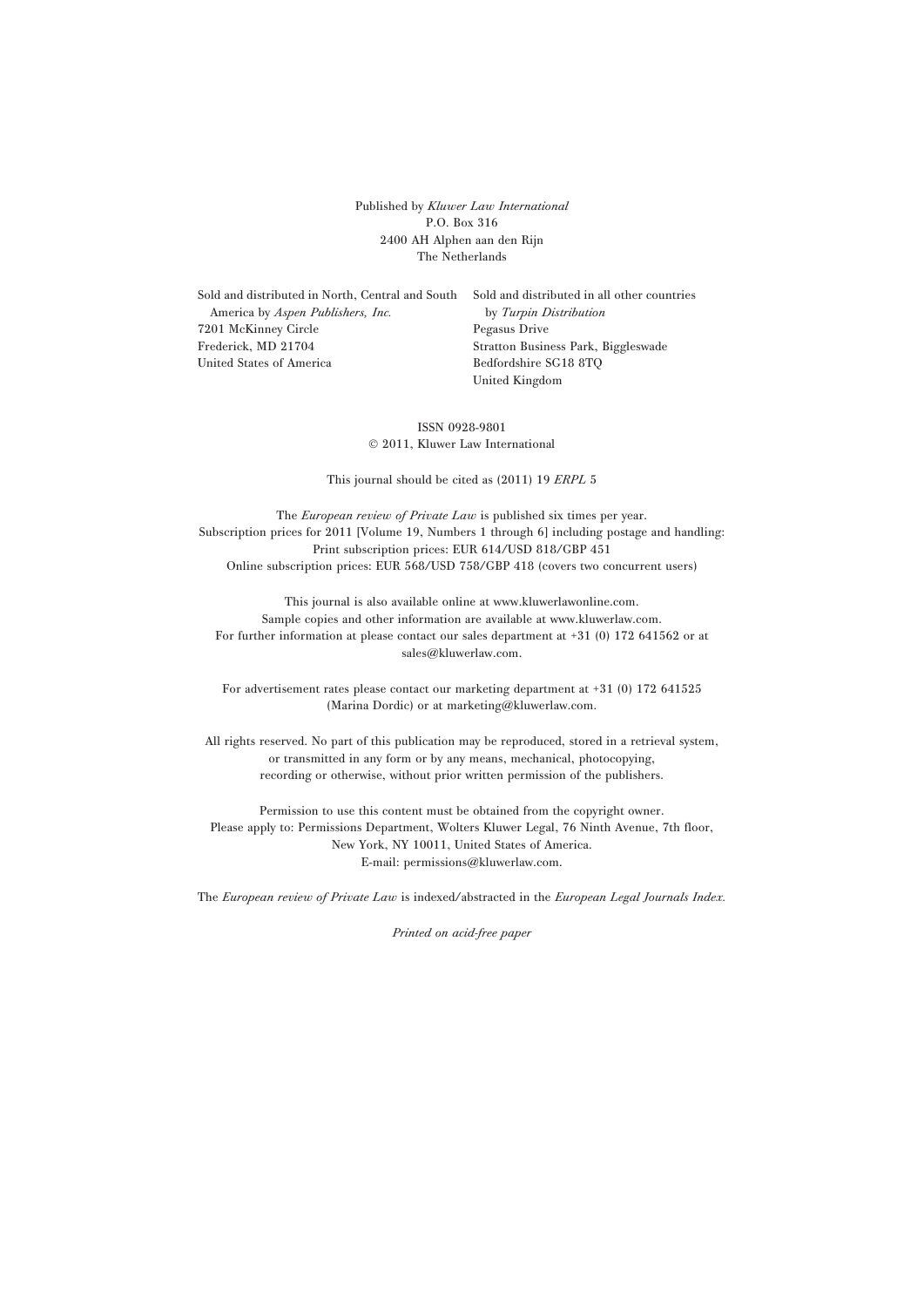## Innovating Financial Law in Early Modern Europe: Transfers of Commercial Paper and Recourse Liability in Legislation and Ius Commune (Sixteenth to Eighteenth Centuries)

DAVE DE RUYSSCHER\*

Abstract: In this contribution it is demonstrated how in the seventeenth and eighteenth centuries Dutch rules concerning negotiable credit instruments (i.e., bills obligatory to bearer and bills of exchange) transformed financial law throughout the European continent. The Antwerp and Amsterdam authorities devised precepts of law on such issues that went against substantial principles of the academic ius commune. In the course of the seventeenth century, the former's success brought about their insertion into financial legislation of German cities. This phenomenon came along with a new comparative approach of legislators in the whole of Europe, which was typical of that period. During the seventeenth and eighteenth centuries, the continental *ius commune* system was indeed increasingly reoriented towards adoption of legal solutions existing alongside the traditional university-based literature. These developments facilitated the introduction of the Dutch norms of law into legal treatises and codifications to the disadvantage of older theories of civil law. As a result, by 1800, Dutch rules relating to the assignment of commercial paper and recourse liability of assignors had become firmly established. Even today, they form a part of the private law of many continental European countries. However, the implementation of these modern ideas has never been complete. As a result, some existing and inconvenient differences between arrangements of transfers of debts and claims could be harmonized in the spirit of the work of the early modern Dutch jurists.

Résumé: Cet article démontre l'influence que des règles néerlandaises touchant à des instruments de crédit négociables (lettres obligatoires au porteur et lettres de changes), qui datent des seizième et dix-septième siècles, ont exercée sur le droit financier du continent européen. Des juristes travaillant pour les gouvernements d'Anvers et d'Amsterdam ont créé de nouvelles normes officielles en matière de finances. L'application au dix-septième siècle de ces solutions dans des villes allemandes s'inscrivit dans une transformation générale des approches juridiques. A cette époque, le système du *ius* commune devint plus comparatiste et des juristes commencèrent à élaborer de nouvelles pratiques, même si pour celles-ci ils ne trouvèrent pas d'arguments dans le corps de la littérature juridique. Ce phénomène a facilité l'introduction, dans des traités et dans des codifications, des principes néerlandais mentionnés, et ce au désavantage de théories académiques. Il en résulta, vers 1800, une reconnaissance générale de cessions d'effets commerciaux, ainsi que d'un droit de recours dans le chef du bénéficiaire d'un tel

<sup>!</sup> Dave De ruysscher is postdoctoral fellow of the Fonds voor Wetenschappelijk Onderzoek Vlaanderen (Fund of Scientific Research – Flanders) (University of Antwerp) and lecturer in legal history at the Vrije Universiteit Brussel (VUB; University of Brussels). Some of the research for this contribution were done in Amsterdam libraries and archives, with the financial support of the Fund of Scientific Research – Flanders. I would like to extend my gratitude to Kees Cappon from the Universiteit Amsterdam (University of Amsterdam) for hosting my research stay at the University of Amsterdam and to Robert J. Wilder for checking the language of this text.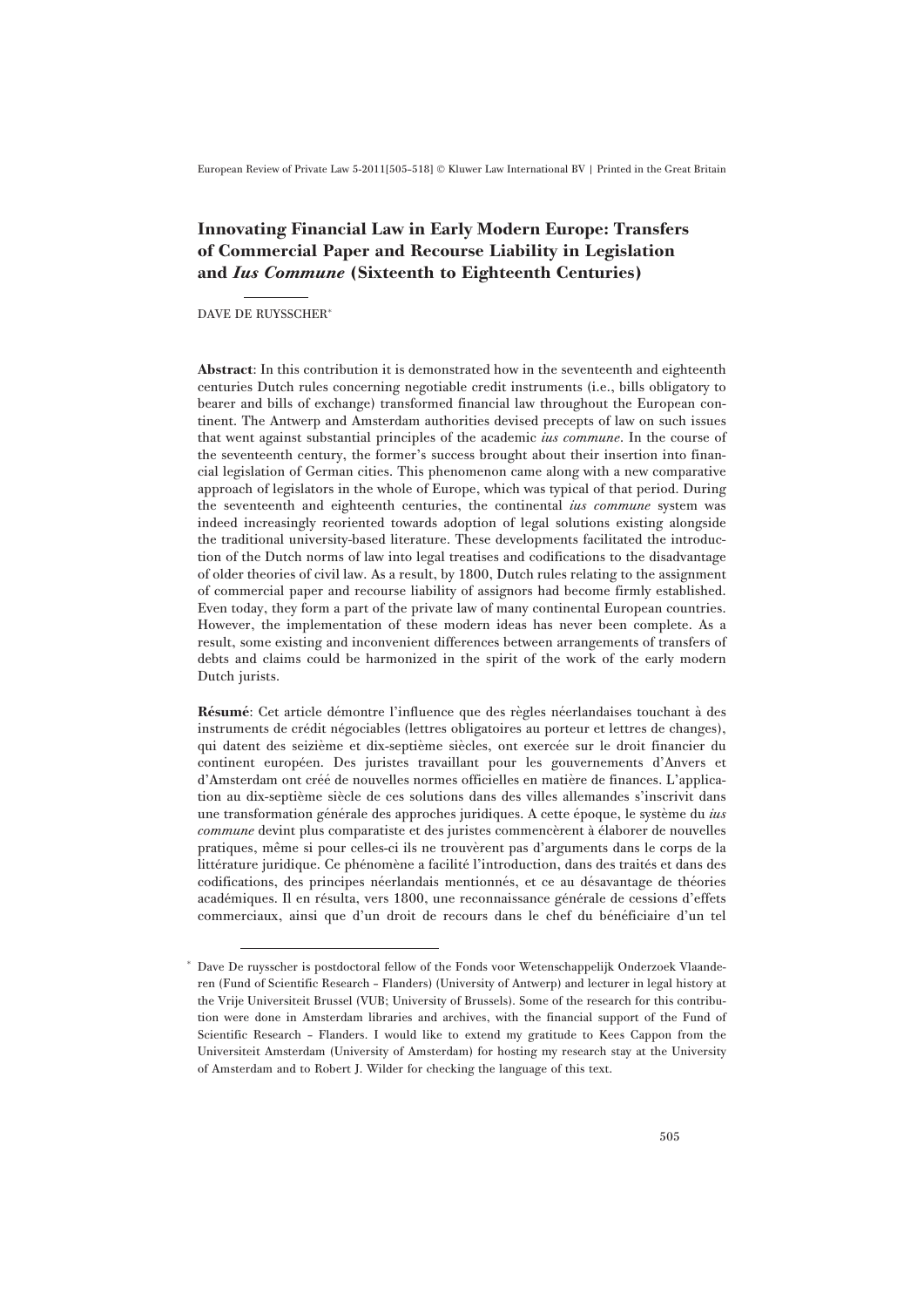transfert, règles qui appartiennent toujours au droit privé de plusieurs pays du continent européen. Cependant, à ce moment et plus tard, l'intégration de ces idées modernes dans le droit positif fut incomplète. Certains inconvénients qui sont toujours liés aux différents types de transferts de droits et dettes peuvent être interprétés dans l'esprit des solutions des anciens juristes néerlandais.

Zusammenfassung: Der vorliegende Aufsatz zeigt, wie die aus dem sechzehnten und siebzehnten Jahrhundert stammenden niederländischen Regeln bezüglich übertragbarer Kreditinstrumente (Inhaberschuldscheine und Wechselbriefe) das Finanzmarktrecht des europäischen Kontinents beeinflussten. Damals kreierten die in den Behörden der Städte Antwerpen und Amsterdam tätigen Juristen neue offizielle Normen in Bereich des Finanzwesens. In Europa wurde in dieser Periode die rechtsvergleichende Methode vermehrt in das gemeine Recht (ius commune) einbezogen. Juristen wendeten Handelsgewohnheiten an, auch wenn diese keine Verankerung in den Regeln des allgemeinen Rechts fanden. Dieses neue Phänomen vereinfachte die Aufnahme der genannten niederländischen Prinzipien in Traktate und Kodifikationen und führte zu einer Änderung der gelehrten Theorien. Zu Beginn des neunzehnten Jahrhunderts waren Übertragungen von Wertpapieren, und Rechten der Inhaber dieser Instrumente allgemein anerkannt. Dennoch war die Verschmelzung der modernen Ideen mit dem positiven Recht zu dieser Zeit und auch im späteren Verlauf nicht vollständig. Einzelne Regeln bezüglich Schuldübernahme und Forderungsübertragung, die auch noch heute bestehen, können unter dem Gesichtspunkt der frühmodernen Überlegungen der niederländischen Juristen interpretiert werden.

#### 1. Introduction

In the wake of a worldwide financial crisis that was – at least partly – caused by the bundling of diverse credit risks into non-transparent securities, it is important to reflect on the contents and foundations of rules regarding transfers of claims and debts. Fundamental ideas that determined the building blocks of present-day private law on such issues can be found in early modern legal texts. In the sixteenth and seventeenth centuries, it had become clear that Roman law was unwieldy for flexible bond trading, and doctrine and legislation started to move away from traditional theoretical insights that had been based on the Corpus Iuris Civilis.

The formulation and application of new legal views regarding negotiability of commercial paper marked a turning point in the history of trade. In the later Middle Ages, bills of exchange and acknowledgements of debt  $(IOU)^1$  were given to the creditor of the debt mentioned therein, and the latter was the only person legally

<sup>&</sup>lt;sup>1</sup> Hereinafter, acknowledgements of debt will also be referred to as bills obligatory and debt certificates. According to a sixteenth-century Antwerp legislation, an acknowledgement of debt (an IOU) was transferable and negotiable if it contained a (mixed) bearer clause ('to X or bearer'). Technically speaking, such instruments cannot be compared with the French billet  $\dot{a}$  ordre or the English promissory note. Both were order notes, and they emerged only in the course of the seventeenth century.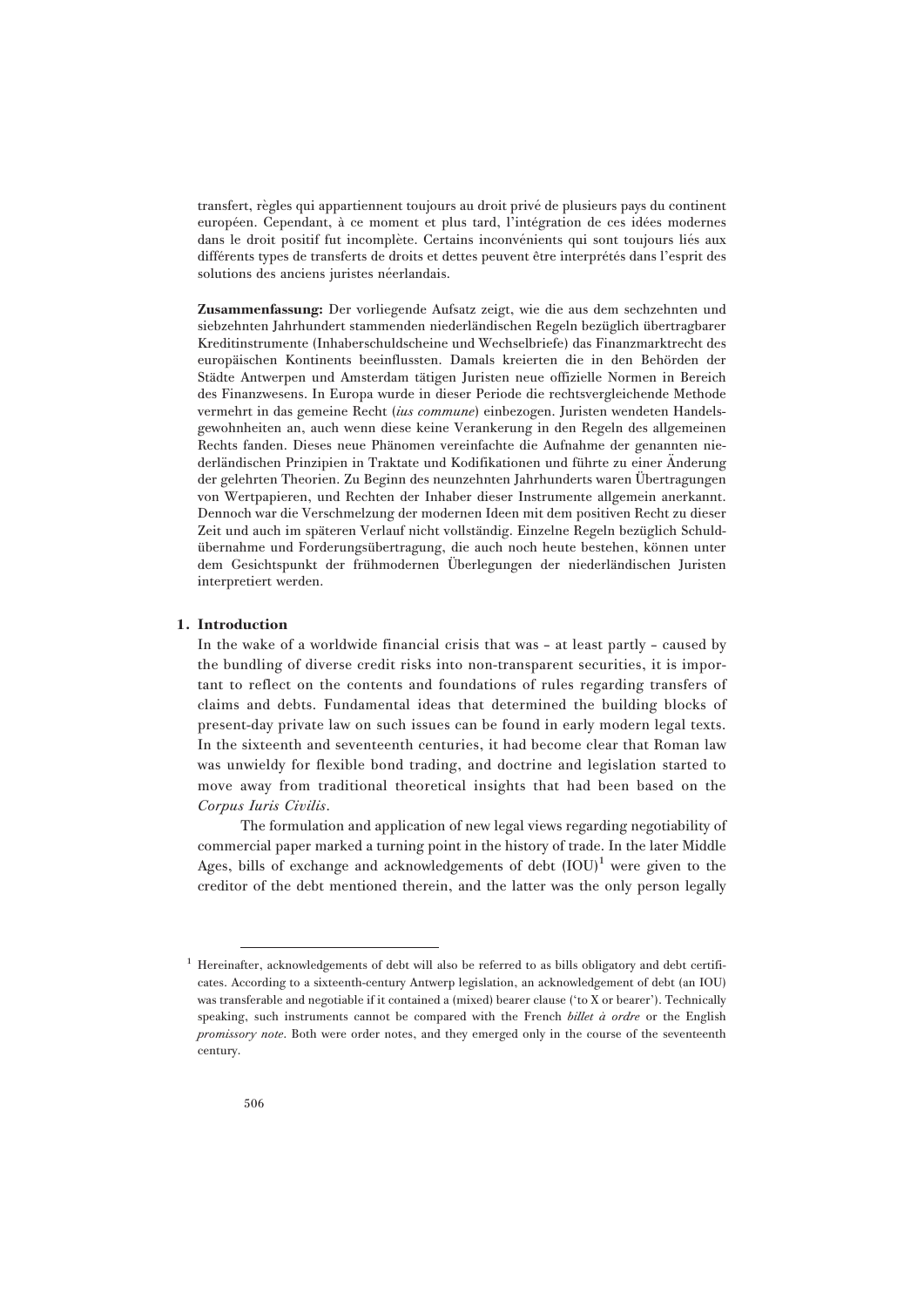entitled to the debt contained in the instrument.<sup>2</sup> By contrast, in the seventeenth century, such documents could, once issued, be used for new agreements. They had become negotiable, and commercial paper was juristically deemed to be the embodiment of a claim rather than the reflection of a contract. Moreover, assignments of credit instruments were combined with recourse liability, allowing compensation for the holder in case the document remained unpaid. The person having transferred a bond, that is, the assignor, bore the financial risk of its dishonour. If the instrument could not be cashed, the assignor had to settle the debt. Assignment of commercial paper was held to be definitive on the condition that the beneficiary was satisfied.

The crux of this new legal thinking can be traced back to the Netherlands between 1450 and 1650. When Antwerp was the leading commercial metropolis in Europe, in the first half of the 1500s, its City Council of aldermen accepted informal transfers of acknowledgements of debt containing bearer clauses ('payable to X or bearer') as lawful agreements. At the end of the sixteenth century and in the early seventeenth century, during the war following the secession of the Northern provinces of the Netherlands, Amsterdam profited from Antwerp's decay and evolved to become an important banking centre. In first half of the 1600s, provisions of Antwerp law and commercial practices of that city were applied and acknowledged in Amsterdam's legal scenes.<sup>3</sup>

Due to a local perspective in scholarly literature regarding early modern financial practices, the influence that Dutch ideas exercised on legal doctrine that was written elsewhere and on ordinances of other European trading centres has not received much attention. The diffusion of the Antwerp and Amsterdam rules was nonetheless clearly following trade and was also more generally related to the fundamental changes taking place within the continental European legal system. Between 1500 and 1800, continental jurists were increasingly intent on implementing forensic and locally crafted precepts of law, even when the latter were structurally incompatible with views propagated in late-medieval civil law writings. Along with this attitude came a growing comparative approach of legislators and legal scholars. In their opinion, all rules and even foreign ones could be adopted when considered valuable.<sup>4</sup> That is why legal precepts and concepts regarding

 $2$  R. DE ROOVER, *L'évolution de la lettre de change XIVe-XVIIIe* siècles, SEVPEN, Paris 1953, pp. 29–42.

<sup>&</sup>lt;sup>3</sup> J.W. BOSCH, 'Remarques sur quelques influences, exercées en matière de droit, par les provinces méridionales sur les provinces septentrionales des Pays-Bas jusqu'en 1795', p. 19. Tijdschrift voor Rechtsgeschiedenis (The Legal History Review) 1951, 133–157; D. DE RUYSSCHER, 'Antwerp Commercial Legislation in Amsterdam in the 17th Century: Legal Transplant or Jumping Board?', 77. Tijdschrift voor Rechtsgeschiedenis (The Legal History Review) 2009, pp. 459–479.

<sup>&</sup>lt;sup>4</sup> M. BELLOMO, *The Common Legal Past of Europe 1000-1800*, The Catholic University of America Press, Washington 1995, at pp. 222-223; K.O. SCHERNER, 'Allgemeine Rechtsgrundsätze und Rechtsvergleiching im europäischen Handelsrechts des 17. und 18. Jahrhunderts', 7. Ius commune. Zeitschrift für europäische Rechtsgeschichte 1978, at pp. 118-135.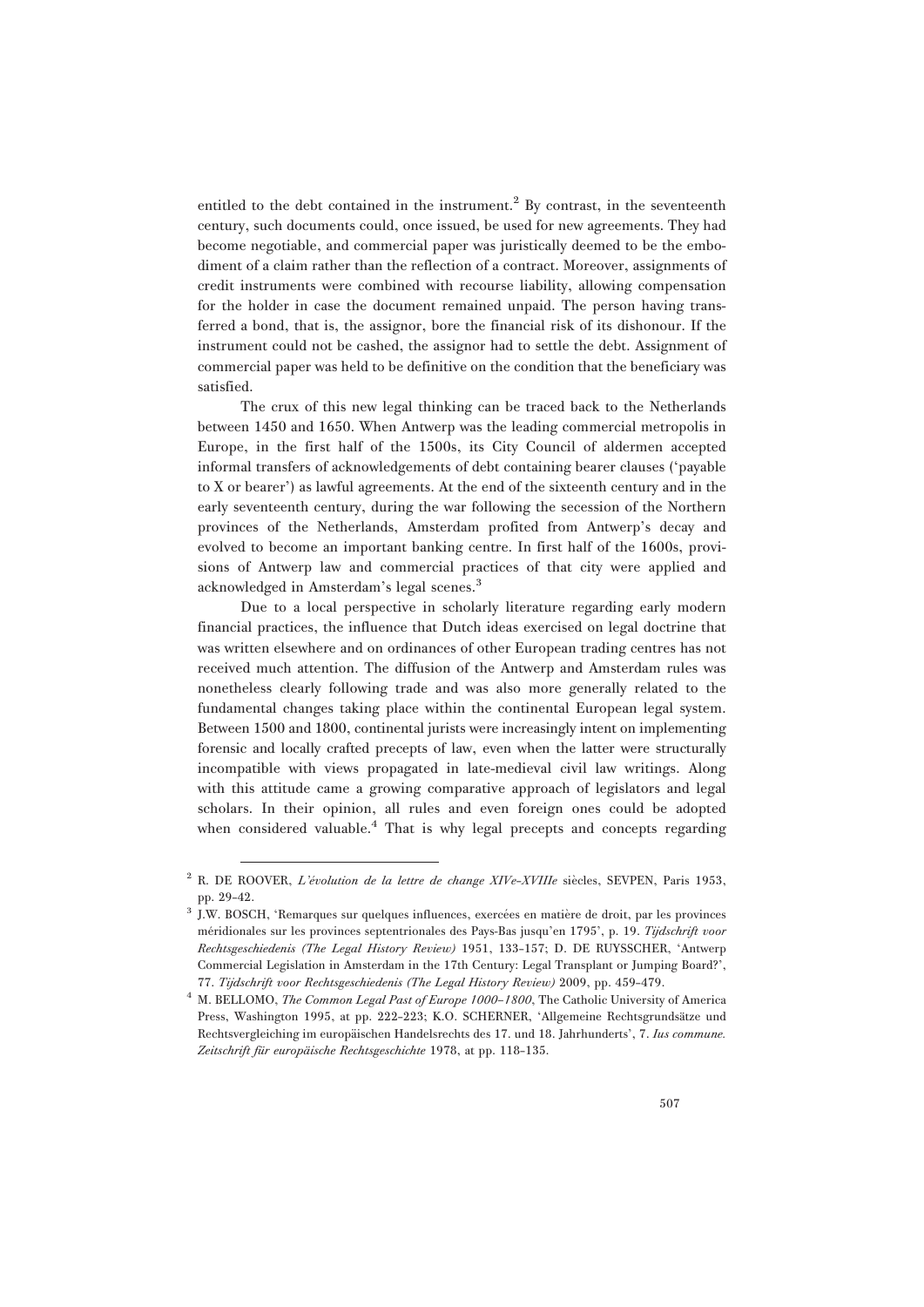negotiability of commercial paper could spread from the Netherlands to other areas and why they became regularly mentioned in doctrine written by legal scholars of foreign universities.

## 2. Negotiable Instruments in Antwerp and Amsterdam Law (Sixteenth to Seventeenth Centuries)

In the early sixteenth century, Antwerp legislation and judicial practice resolutely broke with the dominant doctrinal views concerning the substitution of debtors and with respect to the nature of credit instruments. In late-medieval legal literature, it was traditionally stated that contracts had to be honoured by the parties present at their drafting and by them alone. It was deemed possible that persons other than the ones involved in the agreement received payment of the debt, but in that case they had to have power of attorney *(mandatum* or *procuratio)*. Furthermore, transforming a third party into a creditor could only be done with a new contract, and this brought about annulment of the original contract. The former debtor could, as a result, not be held liable when the debt remained unpaid, which was expressed with the maxim *'solvit qui reum delegat'* (substitution of debt is payment). According to late-medieval civil law, a *delegatio (ad solvendum)*, which was the Roman law substitution of debt, was a definitive transaction, for it was considered to imply novatio (novation).<sup>5</sup>

As a result of these academic convictions, jurists of the late Middle Ages had generally not viewed contractual instruments as negotiable paper. However, in the course of the 1400s, issuing acknowledgements of debt to bearer became normal practice in Bruges, and at the fairs of Bergen op Zoom and Antwerp. As a result, in the later decades of the fifteenth century, jurists working in Bruges and Antwerp started implementing these routines into judgments of their city courts. Between 1474 and 1476, William van der Tannerijen († 1499), a jurist who had started his career as secretary of the city of Antwerp, wrote that holders of debt certificates to bearer could bring suit against the debtor and that they were allowed to transfer such instruments to other persons.<sup>6</sup> Some time later, in the early 1500s, the Bruges jurist Philip Wielant  $(† 1520)$  stressed that similar rules applied in the County of Flanders.<sup>7</sup> In 1507, the Antwerp government acknowledged that a holder of a bill to bearer was fully entitled to the debt contained therein and that he was not to submit proof of his power of attorney. The bearer bill was deemed to be sufficient evidence

<sup>&</sup>lt;sup>5</sup> D. MAFFEI, 'Delegazione (diritto intermedio)', in *Enciclopedia del diritto*, vol. 9, Giuffrè, Milan 1962, at pp. 925–929; J.J. VERHOEVEN, Schuldoverneming: een vergelijking van de schuldoverneming met de passieve schuldvernieuwing, doctoral dissertation, University of Groningen 2002, pp. 77–94.

 $6$  W. VAN DER TANNERIJEN, *Boec van der loopender practycken* ..., vol. 1, E.I. STRUBBE (ed.), Gobbaerts, Brussels 1952, pp. 59–60.

<sup>&</sup>lt;sup>7</sup> F. WIELANT, Practijke civile, Van der Loe, Antwerp 1572 [first written around 1519], at p. 125, Part 3, Ch. 24, no. 1.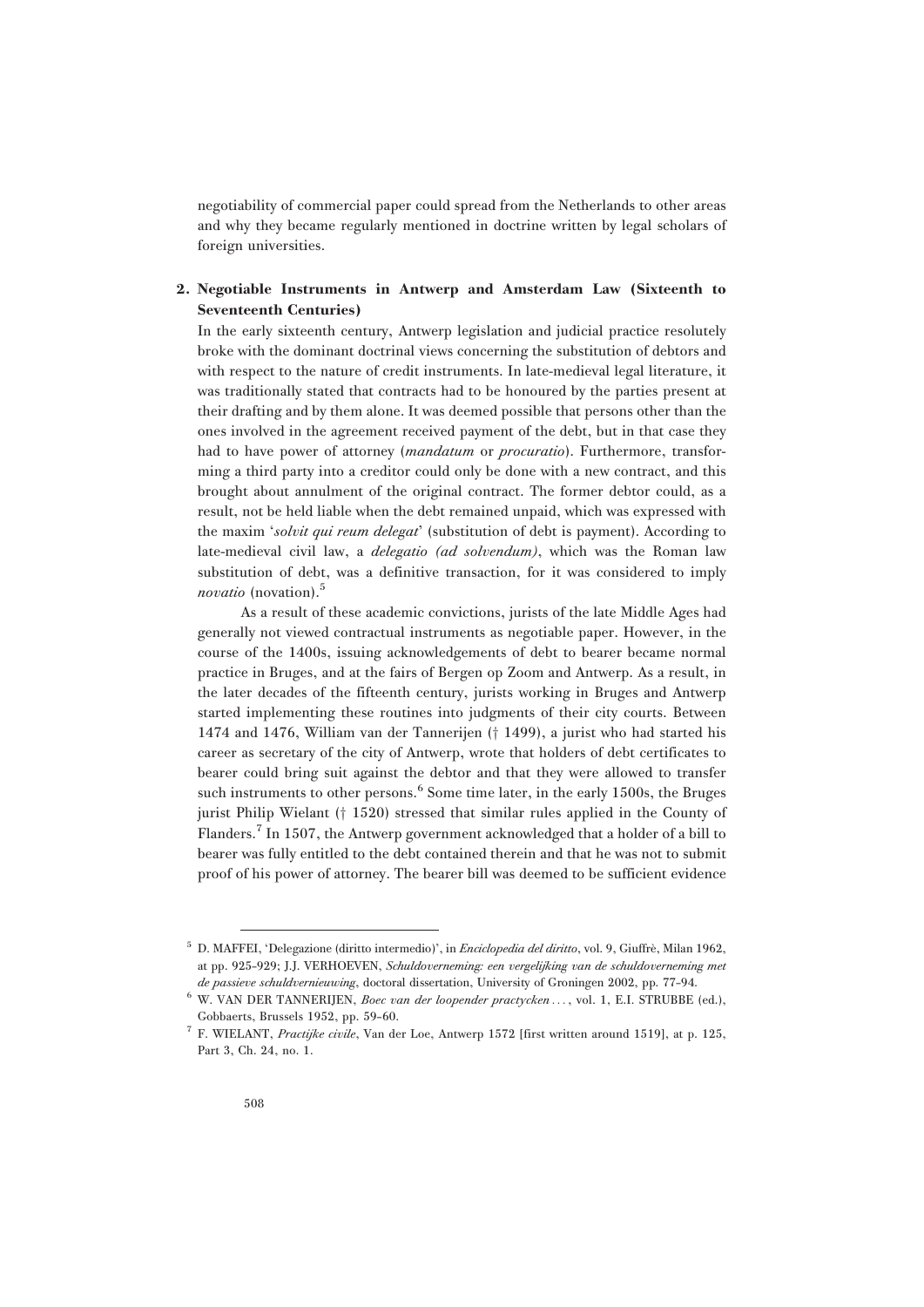of his rights.<sup>8</sup> Over the following years, the circulation of bearer bills was further supported with a rule of recourse liability. The assignor of a bill to bearer remained liable until the debt was paid. The Antwerp law provided that, if the holder of the bill did not succeed in obtaining compensation from the debtor of the bill, he could turn to the assignor.<sup>9</sup> This arrangement was called '*assignatie*', after the canon law arrangement for the assignment of pensions and prebends (assignatio) and which in the late Middle Ages had commonly been practised by public administrators.<sup>10</sup>

In the course of the sixteenth century, bills of exchange had become popular in Antwerp. After 1550, the Spanish government signed asiento loans, and the borrowed sums were provided in Antwerp by means of bills of exchange, where they served to pay out salaries to the Spanish troops. Genoese *paguistas* residing in Antwerp introduced practices of financial exchange into the city's legal environment, which further sustained innovations in this area. In 1571, Genoese banking associates made a statement on the customs pertaining to bills of exchange, which the Antwerp lords recognized as lawful.<sup>11</sup> The 1582 and 1608 compilations of Antwerp private law provided certain rights for receivers of bills of exchange that went beyond the traditional civil-law ideas. A holder that had been given rights on the funds was also legally deemed to be autonomous. If the holder was acting on his own behalf, the lender, who had received the bill as compensation for his credit, could not revoke the bill. The holder could also act against the drawer, which was a right that according to civil law literature was acknowledged only for the lender, because the latter was considered to be the only creditor in the exchange contract with the drawer. $12$ 

After 1610, bills of exchange were traded. In Antwerp and Amsterdam, due and even matured bills of exchange were passed onto persons that had not been involved in the exchange contract. This was done with an order note that was written on the reverse side of the bill (hence 'endossement', from the French 'en dos'), in which the original beneficiary of the bill ordered the debtor of the bill to pay to another party. The latter, often being a creditor of the beneficiary, received the bill and could cash it with the debtor if the latter accepted the bill. Earlyseventeenth-century indorsement, which was essentially an order note, closely mimicked practices that were used in Florence and Venice in that period. There, order notes called *girata* served to assign bills of exchange.<sup>13</sup>

<sup>8</sup> Antwerp City Archives (ACA), Vierschaar (V), no. 68, f. 13.

<sup>&</sup>lt;sup>9</sup> H. VAN DER WEE, 'Anvers et les innovations de la technique financière aux XVIe et XVIIe siècles', 22. Annales: économies, sociétés, civilisations, 1967, p. 1077.

 $10$  R. SPRÄNDEL, Das mittelalterliche Zahlungssystem nach hansisch-nordischen Quellen des 13.–15. Jahrhunderts, Hiersseman, Stuttgart 1975, at pp. 43-45; J.F. WILLARD, 'The Crown and Its Creditors, 1327–1333', 42. The English Historical Review 1927, pp. 12–19.

 $^{11}$  ACA, V, 69, f. 18.

<sup>&</sup>lt;sup>12</sup> G. DE LONGÉ (ed.), Coutumes du pays et duché de Brabant. Quartier d'Anvers. Coutumes de la ville d'Anvers, vol. 2, Gobbaerts, Brussels 1871 (hereinafter 'Coutumes 1871'), at pp. 408–410.

<sup>13</sup> DE ROOVER, see n. 2, at pp. 100–106.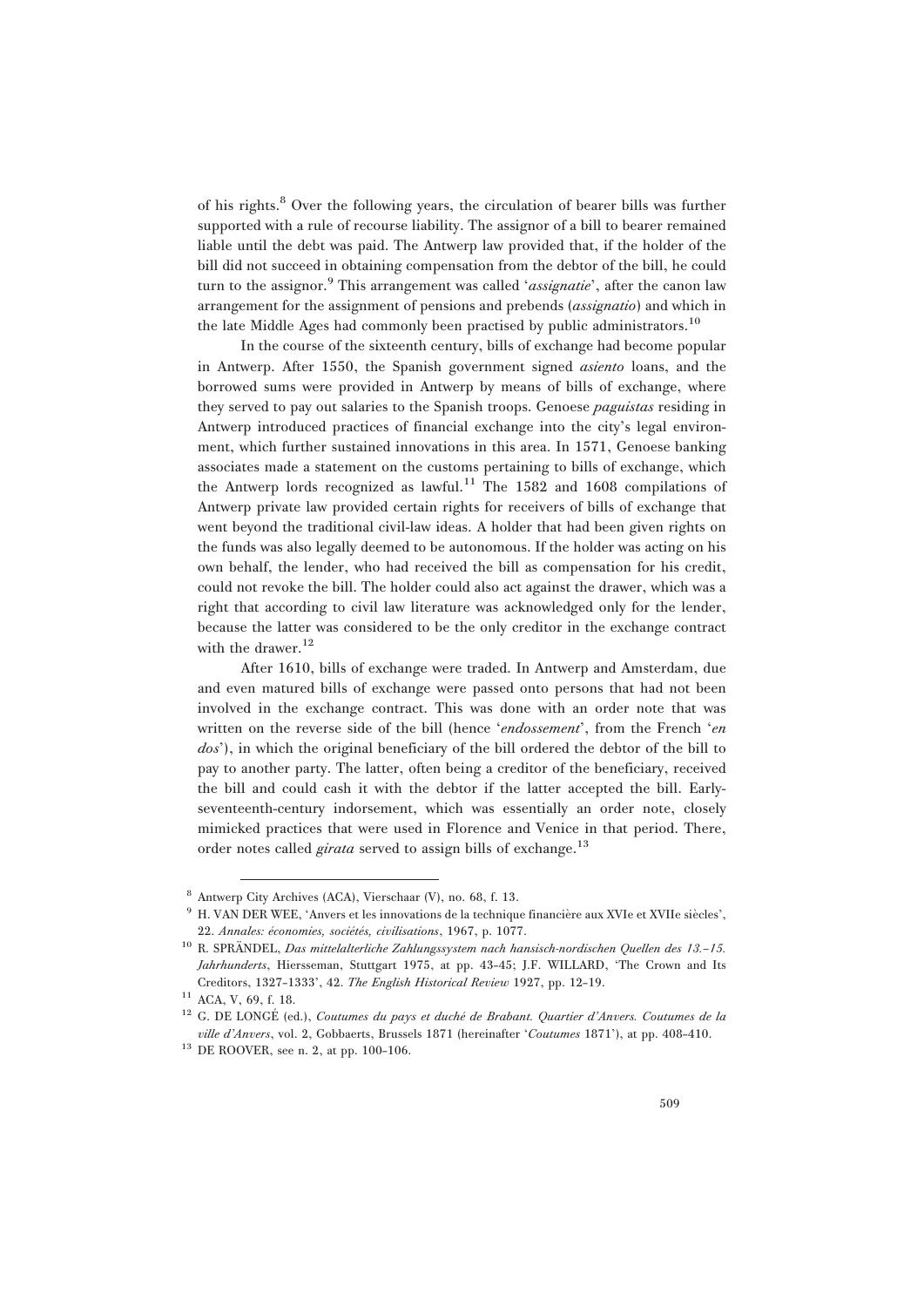Around the same time, in the first decades of the seventeenth century, the Amsterdam Bank (Wisselbank), which had been modelled after the central bank of Venice, introduced the Italian 'assegno in banco' on the Amsterdam market. Order notes, which were called *assignatiën*, were given to creditors. They contained orders of payment directed at the commissioners of the Bank of Amsterdam. Until 1621, the Amsterdam lords stimulated the use of order paper and they generally condemned bonds to bearer. This policy proved indirectly supportive for the newly practised indorsement. Because bills of exchange were generally considered to be more delicate financial instruments than bearer bills, they were almost never made to bearer. Therefore, indorsement, as the bill of exchange itself, was 'to order'. This implied that a holder had to provide proof of his power of attorney, which could nonetheless be deduced from a note written on the brought instrument and containing his name. After 1621, the Amsterdam government overcame its first hesitations and started supporting the use of the Antwerpstyled bearer bills, by applying the Antwerp precepts of law. In 1635, for example, the Amsterdam rulers expressly agreed that the assignor of a bearer bill remained liable for payment. $^{14}$ 

The Antwerp government soon accepted the validity of indorsed bills of exchange. In a 1630 public statement, the Antwerp rulers underscored that the indorsee, that is, the receiver of the indorsement, was entitled to the same legal actions as the beneficiary that had been mentioned in the bill of exchange.<sup>15</sup> The 1630 Antwerp ruling is the first known example in Europe in which indorsement is acknowledged as a legally sound business method and the first official measure unequivocally supporting transfers of bills of exchange. In the slipstream of Antwerp legislation, the Amsterdam government expressly approved indorsement as well.<sup>16</sup> Near the end of the seventeenth century, in Amsterdam and Antwerp, recourse liability of all indorsers was imposed, and they were held to be jointly and severally liable for the debt. $17$  Other commercial cities outside the Netherlands were much more reluctant to approve the new technique. As early as 1607, Naples had banned indorsement, and other Italian and German cities had soon followed its example.<sup>18</sup> However, the latter would soon reconsider their policies, when they accepted the Dutch rules.

 $14$  DE RUYSSCHER, see n. 3, at pp. 474.

<sup>15</sup> ACA, V, 70, f. 41, f. 149v, f. 224.

<sup>&</sup>lt;sup>16</sup> J.G. VAN DILLEN (ed.), Bronnen tot de geschiedenis van het bedrijfsleven en het gildewezen van Amsterdam, vol. 1, Martinus Nijhoff, The Hague 1929, at pp. 104–105.

 $^{17}$  D. DE RUYSSCHER, 'Naer het Romeinsch recht alsmede den stiel mercantiel', Handel en recht in de Antwerpse rechtbank (16de–17de eeuw), UGA, Kortrijk 2009, at p. 273.

<sup>18</sup> DE ROOVER, see n. 2, at pp. 104 and 114.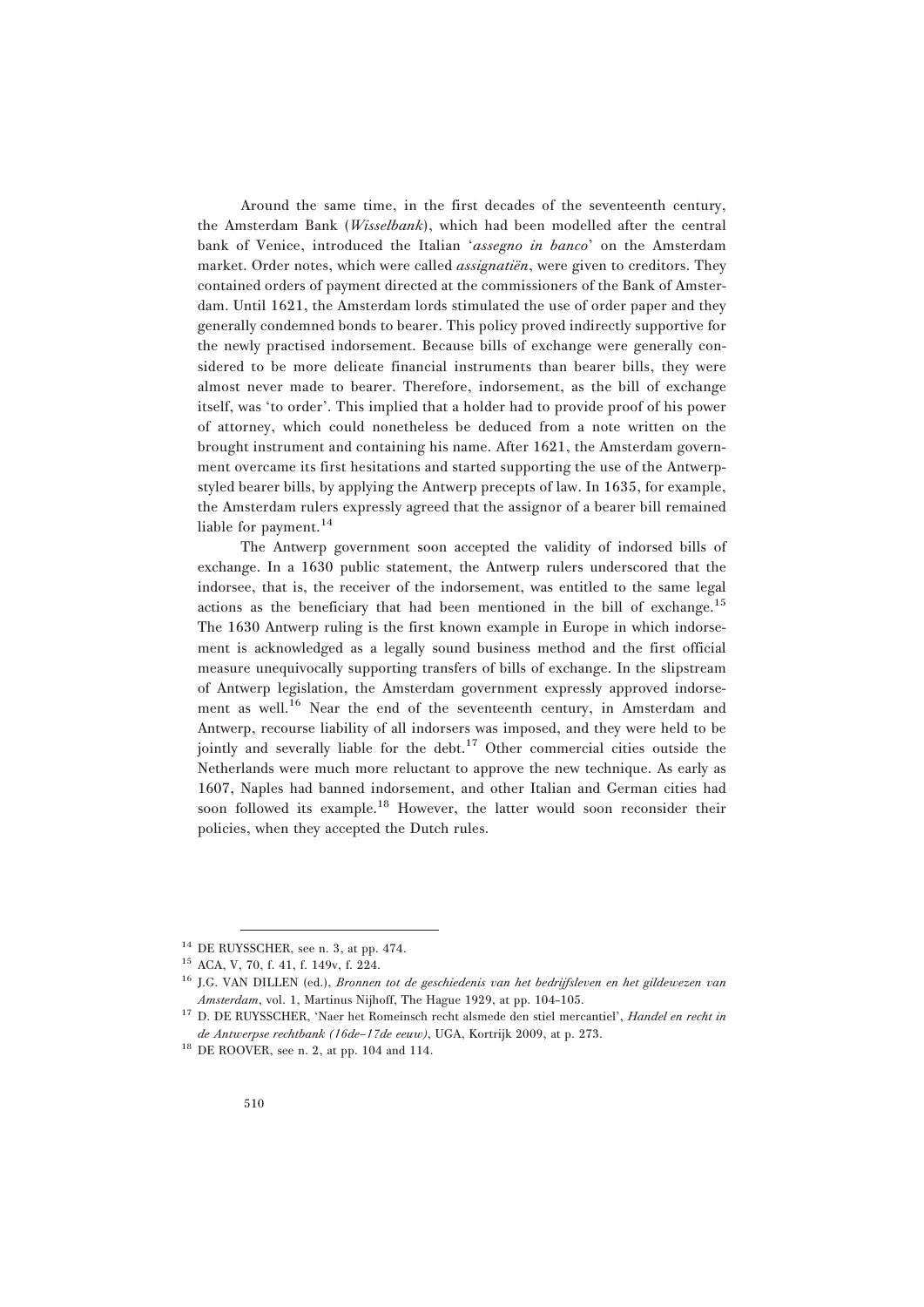## 3. The Reception of Dutch Rules in Western Europe (Seventeenth to Eighteenth Centuries)

The Dutch legal ideas concerning transactions of bonds found their way to European financial centres. They were diffused following commercial contacts and because of the comparative attitudes of urban legislators. The Antwerp and Amsterdam provisions concerning bearer bills and bills of exchange were inserted into legislation in German-speaking territories and in France. Moreover, the Antwerp principles of assignment were elaborated on in learned legal literature that was written in those regions.

The Dutch precepts regarding assignment and bearer bills were imported into German cities together with merchandise coming from the Netherlands, and they were projected onto earlier commercial routines. Already in the middle of the sixteenth century, German cities had rules regarding debt certificates, which relied on older legal convictions.<sup>19</sup> The Frankfurt government was the first to harmonize its legislation with the customs of Dutch merchants visiting its markets. In the second half of the sixteenth century, the city on the Main welcomed many refugees from the Netherlands. Up to one fourth of them had Antwerp roots. Many Dutchmen became part of Frankfurt's financial elite, among them the Antwerp-born banker Johan von Bodeck. In the 1620s, most financers in Frankfurt came from the Netherlands,<sup>20</sup> and they met at the 1586 erected Frankfurt *Börse*, which was an imitation of the 1531 Antwerp exchange building.<sup>21</sup> The 1578 and 1611 Frankfurt Stadtrecht added to older precepts that 'überweisung' implied the condition that the debt would be paid. This allowed the payee to turn to the assignor if it proved impossible to collect the debt. $22$  The latter precision was most probably written down on the instigation of Dutch immigrants. The older idea had been that dishonour of the debtor upon *überweisung* was a risk to be taken by the assignee and that the assignor was no longer liable after he had passed on the debt. $^{23}$  In the first half of the seventeenth century, Frankfurt's financial infrastructure closely resembled that of Antwerp. Clearing was done by cashier-brokers, and the Frankfurt City Council did not establish a central public bank, as had been done in Amsterdam. At the Frankfurt fairs, a clearing system functioned that was closely tied to the fairs of Bisanzone and Piacenza. However, in many respects, Frankfurt's approach

<sup>&</sup>lt;sup>19</sup> For example, *Der Stat Nurnberg verneute Reformation 1564* ..., *s.n.*, Hessel 1564, f. 46v.

<sup>&</sup>lt;sup>20</sup> R. VAN ROOSBROECK, *Emigranten. Nederlandse vluchtelingen in Duitsland (1550-1600)*, Davidsfonds, Leuven 1968, at pp. 315–316.

<sup>&</sup>lt;sup>21</sup> C.-L. HOLTFRERICH, Frankfurt as a Financial Centre. From Medieval Trade Fair to European Banking Centre, Beck, Berlin 1999, at p. 77.

 $^{22}$  Der Statt Franckenfurt erneuwerte Reformation, Frankfurt am Main ..., Feyerabend, Frankfurt am Main 1578, f. 130v (sec. 10); Der Statt Franckfurt am Mayn erneurte Reformation ..., Rose, Frankfurt am Main 1611, f. 144v.

 $23$  G. KÖBLER (ed.), Reformacion der Stat Franckenfort am Meine des heiligen Romischen Richs Cammer anno 1509, anastatic reprint, Arbeiten zur Rechts- und Sprachwissenschaft Verlag, Giessen 1984, f. 31 (ch. De fideiussoribus - Von Bürgen).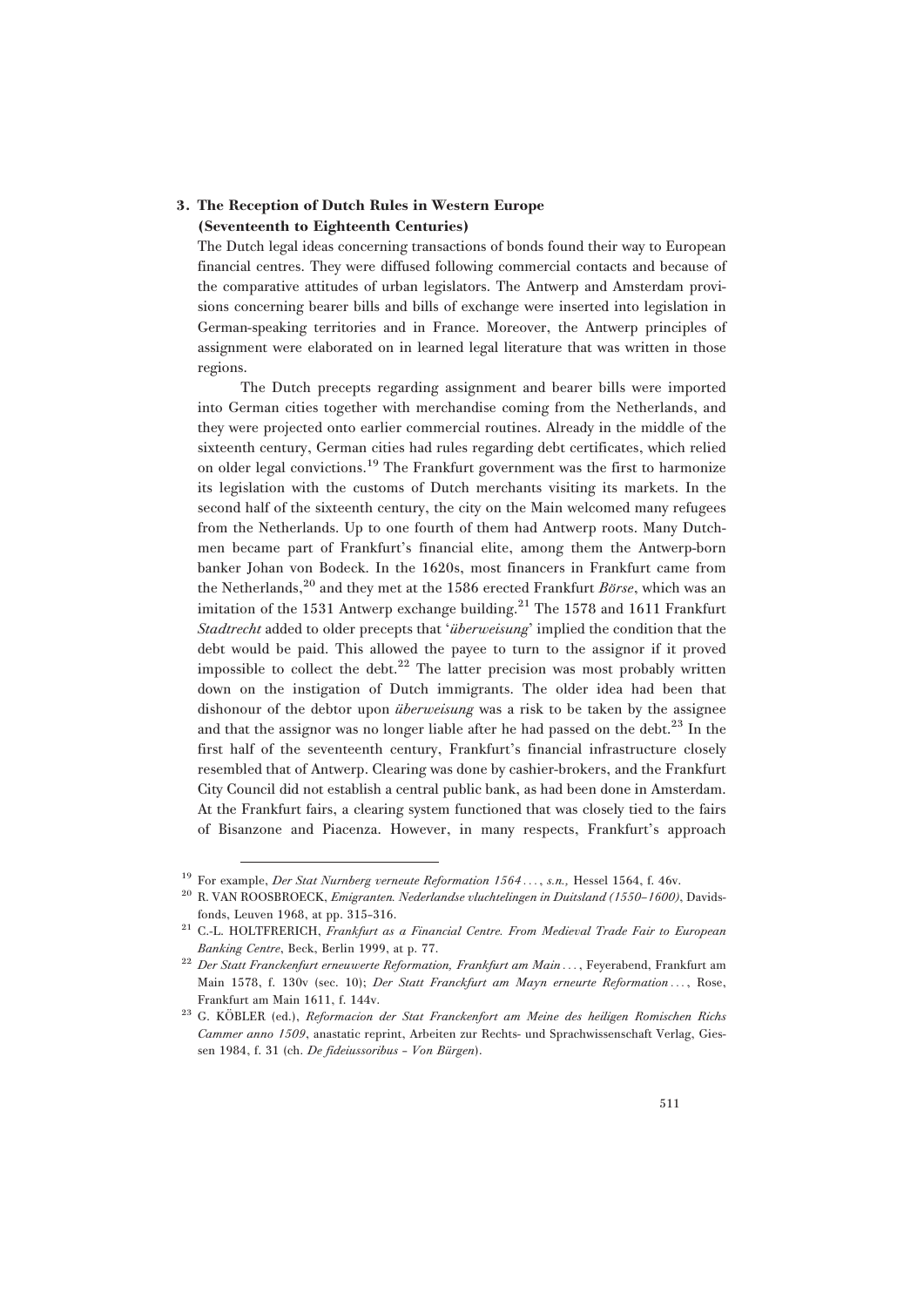differed from the policies of rulers in the Netherlands. Tendencies of centralization went no further than the creation of a *scudo di marche*, a Frankfurt currency against which foreign money had to be exchanged. $24$  An orientation towards the South -Italian City Councils were notoriously adverse to commerce in bills of exchange – explains why during the first half of the seventeenth century the Frankfurt authorities banned indorsement, although it was at the same time approved as a lawful business method in Antwerp. In 1620 and 1635, the Frankfurt lords outlawed the 'forwarding' (fortschreiben, girieren) of bills of exchange, and these measures were reversed only after  $1660.<sup>25</sup>$ 

Similar developments took place in early seventeenth-century Hamburg. Already in the 1560s, Hamburg harboured many immigrants from the Netherlands and Antwerp, in particular.<sup>26</sup> The commercial relations with Antwerp resulted in a Hamburg exchange building in 1558, which was modelled after its Antwerp counterpart.<sup>27</sup> After 1585, the considerable number of Antwerpeners already residing in Hamburg grew even further.28 The commercial contacts prompted the introduction of Dutch techniques in the city on the Elbe. For example, Antwerp newcomers imported marine insurance, which had never before been used in the hanseatic trade.<sup>29</sup> Hamburg legislation demonstrated the affinity of its trade with the Netherlands and also for matters other than marine insurance. The 1603 Hamburg Stadtrecht contains a paragraph on 'Wechsel und Wechselbriefe' (exchange, and bills of exchange), of which three articles paraphrase provisions of the 1582 Antwerp *costuymen* on acceptance by third parties and regarding the prohibition to revoke a bill of exchange given to an autonomous beneficiary.<sup>30</sup>

<sup>24</sup> HOLTFRERICH, see n. 21, at p. 69; M. NORTH, 'The Great German Banking Houses and International Merchants, Sixteenth to Nineteenth Century', in A. Teichova, G. Kurgan-Van Hentenryk & D. Ziegler (eds), Banking, Trade, and Industry: Europe, America and Asia from the Thirteenth to the Twentieth Century, Cambridge University Press, Cambridge 1997, at pp. 38–39.

<sup>25</sup> A. AMEND-TRAUT, Wechselverbindlichkeiten vor dem Reichskammergericht: Praktiziertes Zivilrecht in der Frühen Neuzeit, Böhlau, Cologne 2009, at pp. 267-269.

 $^{26}$  W. SILLEM, 'Zur Geschichte der Niederländer in Hamburg von ihrer Ankunft bis zum Abschluss des niederländischen Contracts 1605', 7 Zeitschrift des Vereins für Hamburgische Geschichte 1883, pp. 503–562.

<sup>&</sup>lt;sup>27</sup> M.A. DENZEL, Das System der bargeldlosen Zahlungsverkehrs europäischer Prägung vom Mittelalter bis 1914, Franz Steiner, Wiesbaden 2008, pp. 68.

<sup>28</sup> R. VAN ROOSBROECK, 'Die Niederlassung von Flamen und Wallonen in Hamburg (1567–1605). Ein Überblick', 49/50 Zeitschrift des Vereins für Hamburgische Geschichte 1964, 63 and 76.

<sup>&</sup>lt;sup>29</sup> G.A. KIESSELBACH, Die wirtschafts- und rechtsgeschichtliche Entwicklung der Seeversicherung in Hamburg, Gräfe & Silem, Hamburg 1901, pp. 116-117.

<sup>30</sup> Der stadt Hamburg Statuta und Gerichts-Ordnung ... , Volckers, s.d., Hamburg 1603, at pp. 201–203, secs 9-11. The corresponding Antwerp provisions are: *Coutumes* 1871, at p. 410, secs 5-7. An influence of the Antwerp 1582 compilation on Hamburg legislation concerning bills of exchange has been suggested earlier. Cf. G.F. VON MARTENS, Versuch einer historischen Entwicklung des wahren Ursprungs des Wechselrecht, Dieterich, Göttingen 1797, at p. 64; J.E. KUNTZE, Deutsches Wechselrecht auf Grundlage der allgemeinen Deutschen Wechselordnung und der Nürnberger Novellen, Hinrichs, Leipzig 1862, at p. 161; L. SEDATIS, Über den Ursprung der Wechselstrenge: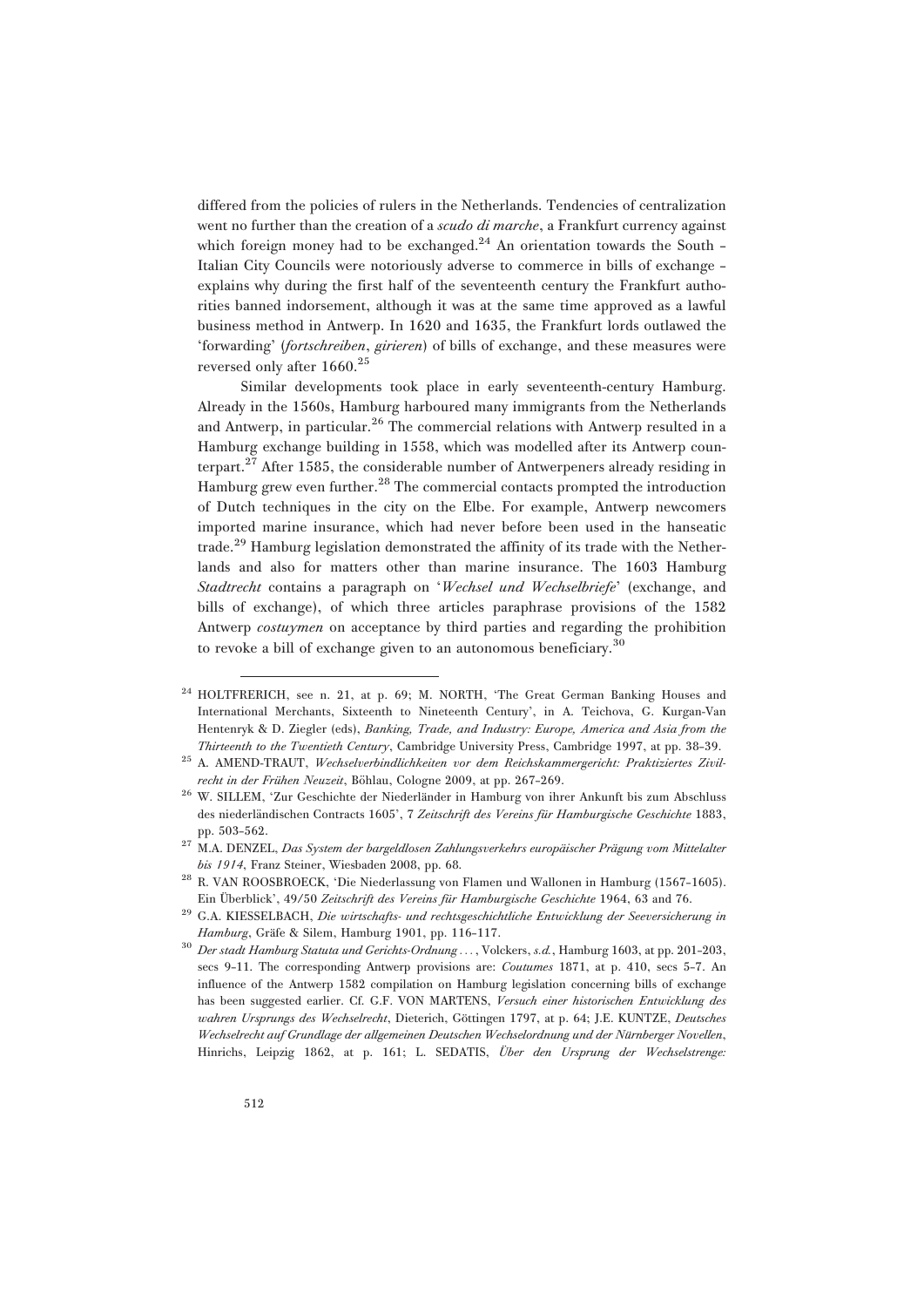After 1660, the reception of Dutch ideas became more intense. The notion of assignatie appeared in Wechselordnungen of German cities and in France. An extensive 1666 Frankfurt ordinance regarding financial techniques, which repeated the earlier rules concerning recourse liability, labelled such arrangements *assigna*tiones.<sup>31</sup> Another example was the 1672 Breslau exchange bylaw, which fused 'anweisungen' together with assignationes.<sup>32</sup> The Dutch 'indorsement' was mentioned in the French 1673 Ordonnance de commerce<sup>33</sup> and thereafter in German Wechselgesetze, which now accepted indorsement as lawful. The latter notion slowly replaced such older words as 'weiterschreiben' and 'girieren'.<sup>34</sup>

The profusion of Antwerp and Amsterdam legal terminology and solutions in Western Europe coincided with a renewal of legal doctrine on commercial matters. The Italian supremacy in that area gradually declined, which had much to do with the conservative approach of Italian city governments towards the new financial techniques. Outdated Italian legal literature on such themes contrasted with the fresh ideas that could be found in doctrine written in Transalpine Europe. Before 1710, Italian jurists still produced substantial writings on commercial issues,  $35$  but thereafter, it was French and German authors compiling the most important treatises on bills of exchange. Robert Joseph Pothier wrote a monograph on bills of exchange, for example, and the *Elementa iuris cambialis* (1742) by the German law professor Johann Gottlieb Heineccius († 1741) remained authoritative even in the nineteenth century. Such texts elaborated on the Dutch findings and fitted them into the framework of the ius commune.

Eine historisch-dogmatische Untersuchung der Lehre vom rigor cambialis, Duncker & Humblot, Berlin 1967, at p. 37. Sometimes a 1601 Amsterdam 'ordinance' is compared with the 1603 Hamburg Stadtrecht. Cf. NORTH, see n. 24, at p. 39. However, the 1601 Amsterdam text is merely a statement of witnesses at a turbe inquiry, that is, an official investigation into the contents of local rules. The therein adduced rule cannot be found in Hamburg legislation.

<sup>&</sup>lt;sup>31</sup> J. PHOONSEN, Wissel-styl, vol. 2, Van Damme & Ratelband, Amsterdam 1711, at p. 128, sec. 17, 18 Sep. 1666: 'Es sollen auch alle assignationes auff gefahr der Assignanten geschehen, es sey dan dass der Assignatus die Anweisung absolute acceptire und annehme.'

<sup>32</sup> PHOONSEN, see n. 31, at p. 230, sec. 23, 28 Nov. 1672: 'Obwohl blosse Anweisungen vor wurckliche Zahlung nicht zu achten seyn, so sollen doch alhier um vielerley disputationes unter den kaufleuten zu vermeiden, die bey noch lauffenden respit-tagen gegebene assignationes, wan der assignatus solche absolute acceptirt, oder auch den assignations zettel ohne gewisse bedingungen uber vier und zwanzig stunden ... bey sich behalten hat ... .'

 $33$  Ordonnance de Louis XIV, roy de France et de Navarre pour le commerce donné à S. Germain en Laye au mois de Mars 1673, s.n, Paris 1725, at p. 26-27, Ch. 5, secs 23-25.

 $^{34}$  A 1682 Leipzig ordinance was the first example. Cf. J.K. WEISSNER, Codex der europäischen Wechsel-Rechte oder Sammlung der heutzutage in Europa geltenden Wechsel-Gesetze, vol. 1, Schrag, Nürnberg 1836, pp. 281–301, 2 Oct. 1682, at p. 285, sec. 11. See also the 1739 Frankfurt Wechselordnung: Ibid., vol. 1, pp. 854–878, 26 May 1739, at p. 859, sec. 10.

<sup>&</sup>lt;sup>35</sup> Important treatises were *Discursus legales, de commercio, et mercatura* (1698) by the Florentine Ansaldo Ansaldi († 1719) and Discursus legales de commercio (1707) by Guiseppe Casaregi († 1737) from Genoa.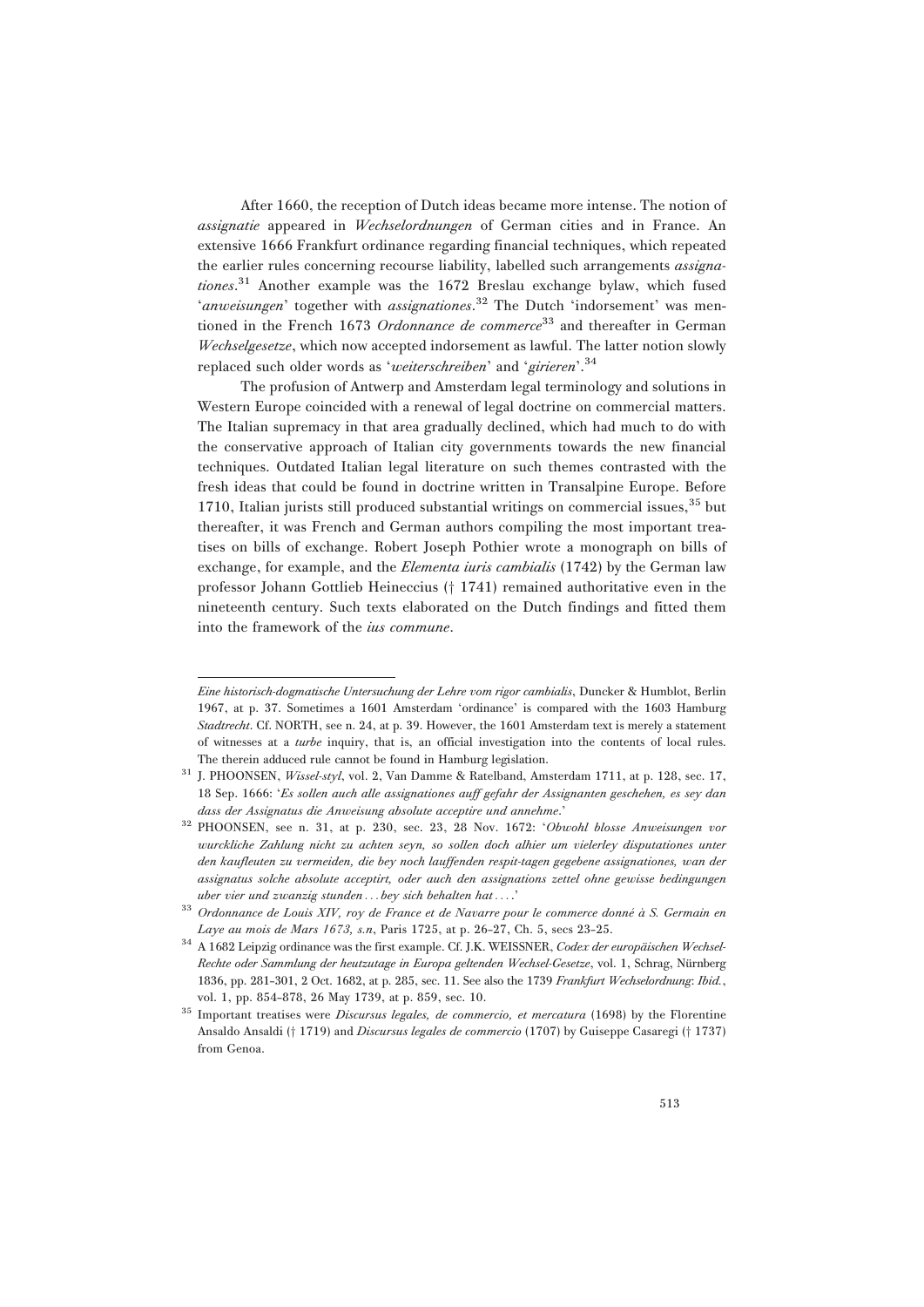The eighteenth-century authors used older Dutch legal literature that had adopted the Antwerp solutions. The Leuven law professor Jean Wamèse († 1590), for example, had applied the Antwerp terminology. In his legal advices dating from the middle of the sixteenth century, he mentioned the Latin *assignatio* in order to describe the Antwerp arrangement of debt substitution.<sup>36</sup> Leonard Lessius († 1623), writing in the early 1600s, also applied this formula when referring to the Antwerp technique.<sup>37</sup> These early acknowledgements by scholars added little to the contents of the Antwerp rules, but as a result of such writings the Antwerp precepts regarding debt substitution were integrated into the body of learned law. From then on, legal authors all over the continent could comment on them. The aura of the scholarly works of Hugo De Groot  $(† 1645)$  in particular contributed to the spreading of these ideas. In his Inleidinge tot de Hollandsche Rechtsgeleerdheid (1619– 1621, published in 1631), De Groot defined 'aenwijzing' by diligently separating it from '*oversetting*'. The latter was defined as the traditional Roman law *delegatio* (ad solvendum), which De Groot qualified as a definitive transfer in view of older theories. The former, by contrast, referred to the Antwerp and Amsterdam *assignatio* and did not relieve the assignor until the debt was paid.<sup>38</sup> The rules concerning aenwijzing were clearly copied from the Antwerp 1582 private law compilation, which De Groot consulted when devising solutions for commercial cases.<sup>39</sup> De Groot was the first to consider *assignatio* as a legal figure of private law, as a variety of substitution of debt. He did not associate it with commerce, as had often been done in Antwerp. Instead, he handled it as an integral part of the general law of obligations. A few decades later, Dutch legal authors such as Simon Groenewegen van der Made († 1652) and Simon Van Leeuwen († 1682) formulated the mentioned rules regarding assignatio and its corresponding Antwerp recourse liability principle as established precepts. They condensed the recourse liability rule into the maxim 'assignatione facta debitor non liberatur' (the debtor is not discharged following an assignment).<sup>40</sup>

<sup>&</sup>lt;sup>36</sup> J. WAMÈSE, Responsorum sive consiliorum ... centuria quarta, Hasten, Leuven 1632, at p. 52.

See the citation of the Variorum casuum conscientiae resolutiones in W. DECOCK, 'Lessius and the Breakdown of the Scholastic Paradigm', 31. Journal of the History of Economic Thought 2009, pp. 57–78, at p. 70, n. 53. Compare with F. VAN DER ZYPEN, 'Notitia Iuris Belgici', in Opera omnia, Verdussen, Antwerp 1675 [first published in 1635], at p. 55 (book 4, ch. De actionibus et obligationibus).

<sup>38</sup> H. DE GROOT, Inleiding tot de Hollandsche rechts-geleertheyd, anastatic reprint, vol. 1, L.J. VAN APELDOORN (ed.), Quint, Arnhem 1939 [1631], at pp. 200–201.

<sup>&</sup>lt;sup>39</sup> H.F.W.D. FISCHER, 'Het oud-vaderlandse handelsrecht en Hugo de Groot', Rechtsgeleerd Magazijn Themis 1952, pp. 598-610; L. WAELKENS, 'Ius Quaesitum Tertio. Dutch influence on Grotius', in E.J.H. SCHRAGE (ed.) Ius quaesitum tertio, Duncker & Humblot, Berlin 2008, at pp. 175–189.

<sup>&</sup>lt;sup>40</sup> This phrase is mentioned in the index of S. GROENEWEGEN VAN DER MADE, Tractatus de legibus abrogatis et inusitatis in Hollandia vicinisque regionibus... , de Haro, Leiden 1649, at p. 713 (sub A). See also, for the same rule, S. VAN LEEUWEN, Het Rooms-Hollands-regt, waer-in de Roomse wetten, met het huyden-daagsche Neerlands-regt, in alles dat tot dagelykse onderhouding kan dienen ... , Boom, Amsterdam 1676, at p. 429 (book 4, Ch. 27).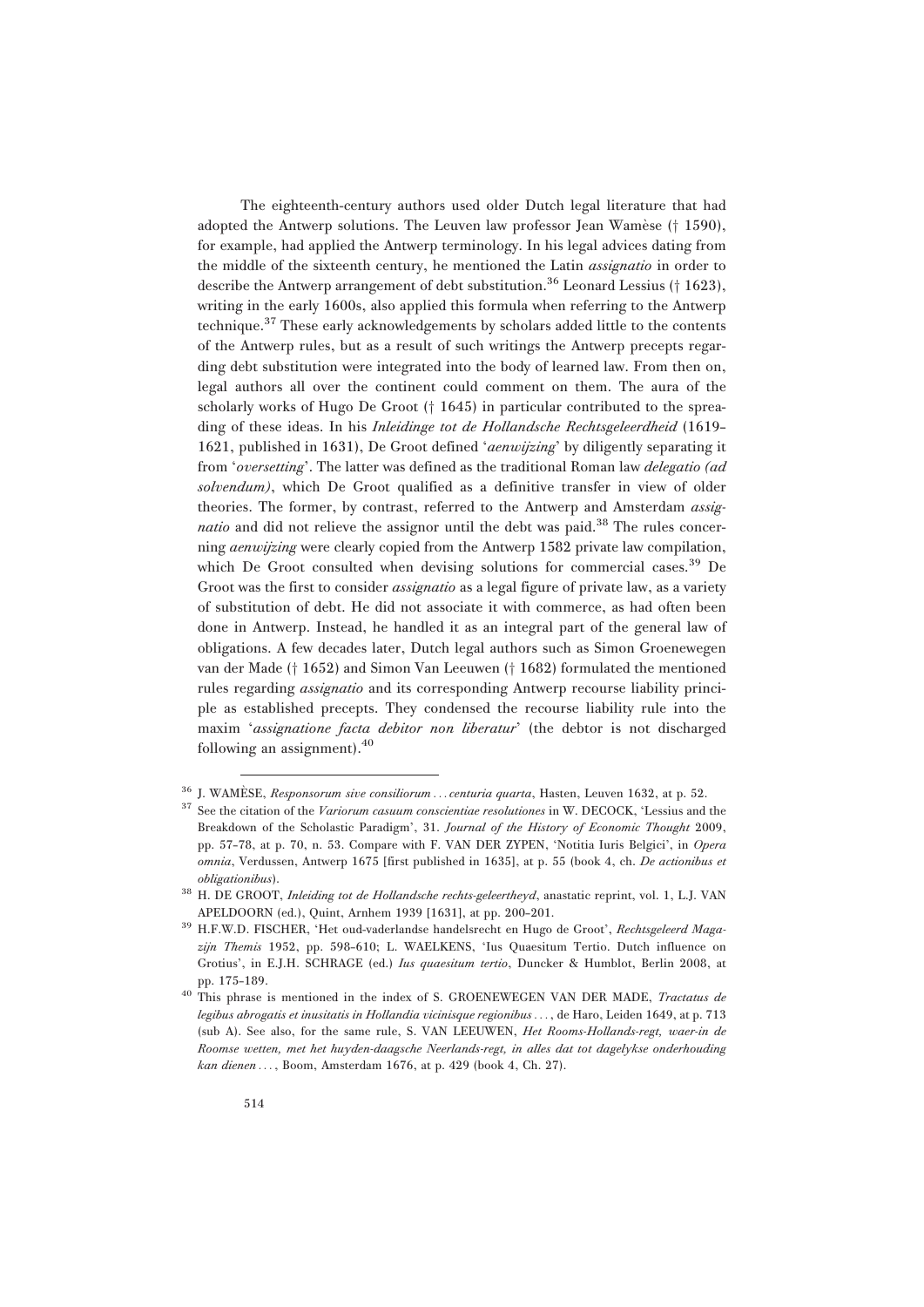German scholars, being influenced by these writings and by the ordinances of cities in their home regions, picked up the Dutch rules on debt substitution. The German jurist Samuel Stryk († 1710), for example, expanded on *assignatio* in his Specimen usus moderni Pandectarum (1690), starting from De Groot and from legislation of the mentioned German commercial centres.<sup>41</sup> The Dutch norms concerning negotiability influenced French doctrine as well. In 1761, Pothier spoke of 'simple indication' when describing debt substitution together with the Dutch recourse liability rule.<sup>42</sup>

#### 4. Substitution of Debt and Assignment of Claims Reconsidered

The mentioned doctrine provided materials that were ultimately written into eighteenth- and nineteenth-century codifications. The latter commonly contained rules for complete and incomplete substitution of debt. Pothier's views regarding simple indication, for example, were copied into the 1804 Code civil.<sup>43</sup> In nineteenthcentury Germany, the Dutch assignatio was not forgotten, and precepts concerning this arrangement were ultimately inserted into the *Bürgerliches Gesetzbuch*, under the label of 'Anweisung'.<sup>44</sup> The 2009 Draft Common Frame of Reference, too, states that substitution of debtors can only bring about discharge of the original debtor if that is expressly agreed. If the parties at the contract of substitution do not provide this, the substitution is not held to be complete. In that case, the first debtor remains solidary liable for the debt together with the new debtor (III 5:202(2)). This twofold scheme of complete and incomplete substitution of debtors goes back to the Roman law *delegatio* and the Dutch *aenwijzing* (assignatio), respectively.

Next to *delegatio* and *assignatio*, another legal figure survived until the present day. In the twelfth and thirteenth centuries, the glossators did not generally distinguish substitution of debt from assignment of rights, both of which they categorized as cessio. In the following centuries, cessio was defined as an assignment of a claim onto a new creditor. The views of the late-medieval jurists as to the effect of a cessio of rights, which they thought to be comparable with traditio of a corporal thing, became a basis for restricted recourse liability of the cedens, that is, the assignor.<sup>45</sup> In the eighteenth century, *cessio* of claims was more often viewed as sale, which allowed the theory of hidden defects to be applied. As a result, because

<sup>5.</sup> STRYK, Specimen usus moderni Pandectarum ad libros XXII priores..., vol. 14, Joseph Cellus, Florence 1840, at pp. 811–813 (book 18, Ch. 4, nos 24 and 25). He referred to De Groot's distinction between *aenwijzing* and *oversetting*. Cf. *ibid.*, vol. 14, 1840, at p. 810 (no. 22).

<sup>&</sup>lt;sup>42</sup> R.J. POTHIER, *Traité des obligations*, Langlet, Paris 1835, at p. 98.

 $^{43}$  Code civil, sec. 1277. 'La simple indication faite par le débiteur, d'une personne qui doit payer à sa place, n'opère point novation.' This provision is still in force in Belgium and France.

<sup>44</sup> BGB, secs 783–792, in particular sec. 788.

<sup>&</sup>lt;sup>45</sup> G. ASTUTI, 'Cessione (premessa storica)', in *Enciclopedia del diritto*, vol. 6, Giuffrè, Milan 1960, pp. 805–822, at pp. 813–816.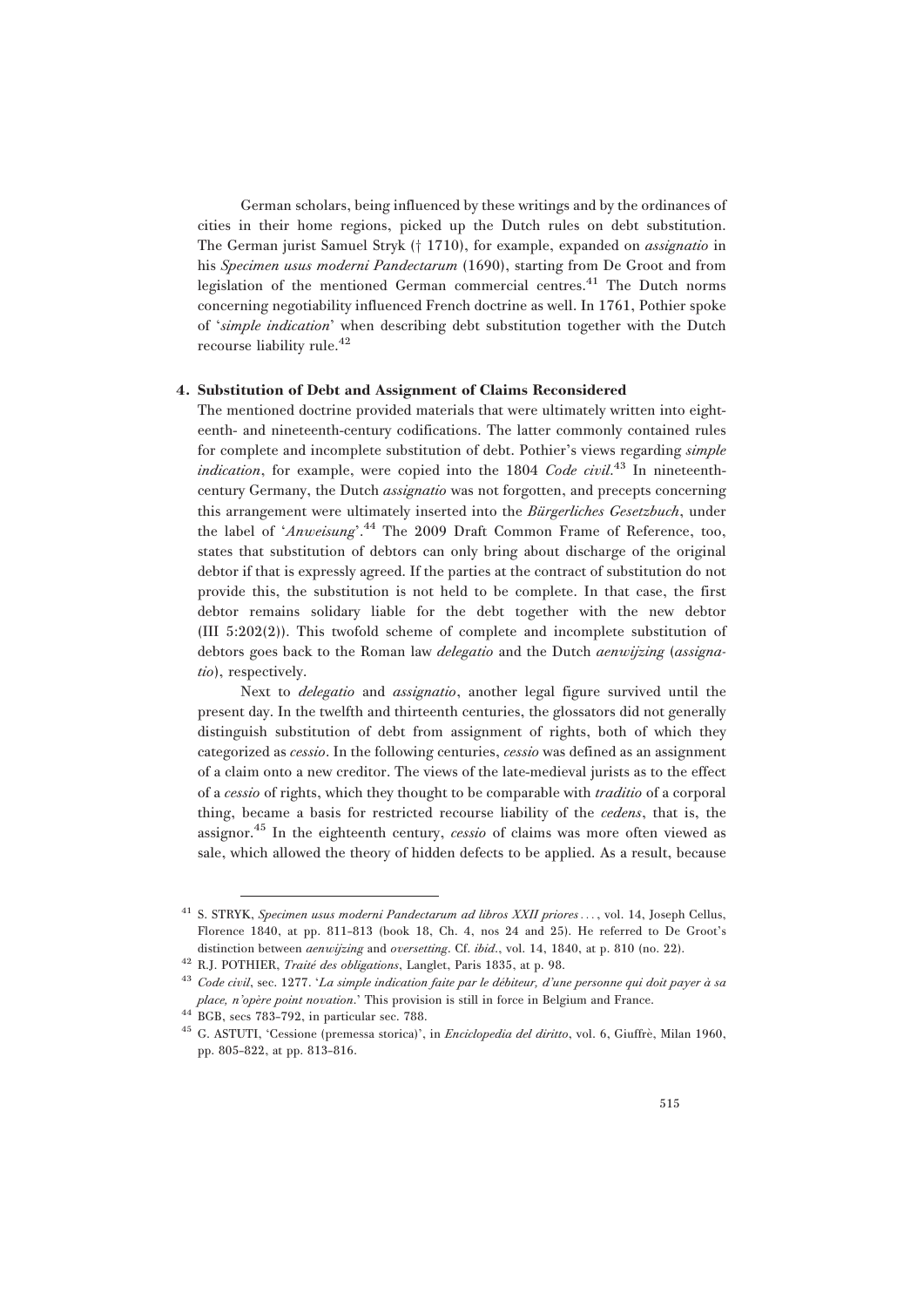the seller could only be held liable for flaws that he knew or could have known at the time of the sale, unforeseen insolvency of the debtor of the assigned claim was ruled out as a ground for recourse.<sup>46</sup> Following Pothier, *cessio* of claims and its restricted recourse liability were written into the *Code civil* under the name of 'transport' and under the heading of sale (sections 1689–1701).

Even today, the philosophy of the mentioned early modern solutions can be helpful for pushing existing rules some steps further. The Draft Common Frame of Reference and the mentioned continental European codifications contain different sets of rules for on the one hand more or less complete assignments of claims in combination with a restricted recourse on the assignor (transport de créances, assignment) and for substitutions of debt with full recourse liability in case of unforeseen insolvency of the debtor (simple indication, Anweisung, incomplete substitution of debtors) on the other.

When a claim is passed onto a creditor, the characteristics of those types of assignment and substitution are in some respects contradictory. In that situation, indeed, there is both assignment of rights and substitution of debt. The assignor (A) passes his right with respect to a debtor (B) onto a creditor, that is, the assignee (C). The assignor (A) is then substituted as debtor for B. As a result of this mixture of legal arrangements, in this case, it is not clear whether the assignor (A) remains liable or not, and if he does, to what extent he must respond for the nonperformance of B.

The will of the creditor (C) cannot be taken as a benchmark for making distinctions in this respect, because rules must detail solutions that apply in case the contract does not provide one, or when the intention of the parties at the contract is not clear. The involvement of the new or appointed debtor (B) is not a criterion either. De Groot argued that *oversetting* and *aenwijzing* differed as to the position of this debtor. In his view, oversetting implied the consent of the new debtor (B) and, as a result of the cooperation of the latter, a completely new contractual bond with C emerged, on the basis of novation. By contrast, according to De Groot, aenwijzing concerned a debtor (B) that was not in the know of the arrangement of substitution. It was, therefore, not unlikely that the latter would refuse to pay out to the beneficiary (C), whose existence he was unaware of. With a cooperating debtor, this was not to be expected.<sup>47</sup> De Groot's argument was obviously constructed, since in the Antwerp and Amsterdam practice, *aenwijzing* had involved a debtor (B) that had signed an acknowledgement of debt containing a bearer clause. Such a debtor

<sup>&</sup>lt;sup>46</sup> R.J. POTHIER, 'Traité du contrat de vente', in *Œuvres de R.-J. Pothier contenant les traités du droit*  $français$ , vol. 1, [A.M.J.J.] DUPIN (ed.) (Brussels, Jonker, Ode-Wodon, Tarlier, 1829): 413: 'Le transport-cession contient une vente de la dette qui est transportée.' On the same page, the effects of transport-cession in case of unforeseen insolvency of the debtor are detailed. See also, for a comparable qualification of cessio as sale by Tomasso Maurizio Richeri in his Universa civilis et criminalis iurisprudentia (1774–1782), ASTUTI, see n. 45, at p. 819.

 $^{47}$  See n. 38.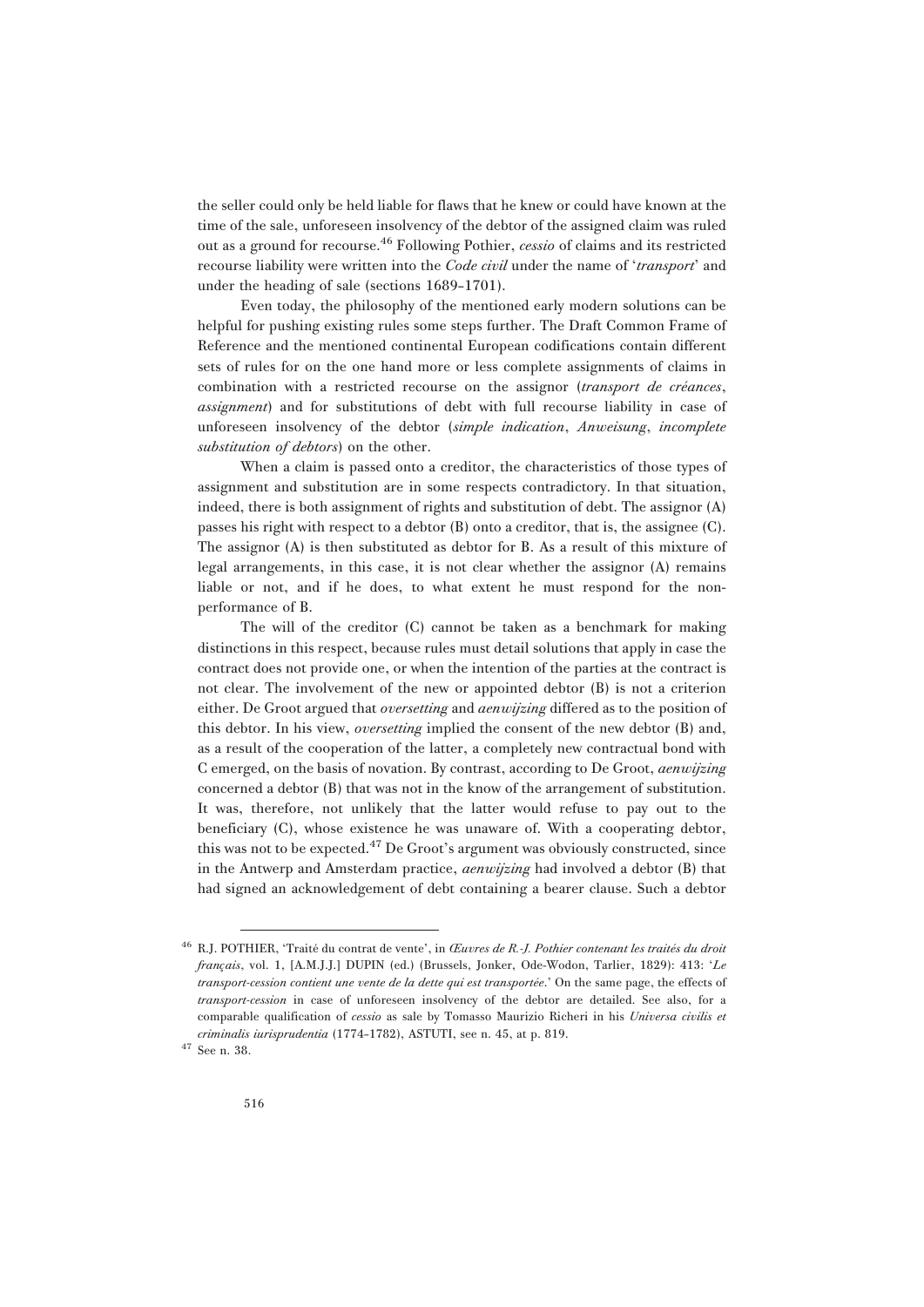was aware of the possibility of assignment. The rationale behind the Dutch *aenwij*zing had been to build in an extra security against the risk of the debtor's insolvency, in the form of a recourse liability against the assignor (A), even if the new debtor (B) was a party to the contract of debt substitution.

Arguably, the persisting coexistence of *delegatio*, assignatio and cessio is, in the detailed respects, problematic. Jurists of the eighteenth and nineteenth centuries simply used the older traditions without questioning, and without much understanding of the historical sedimentation. Respect for legal authorities prevented them from weeding the overgrown garden of legal rules regarding assignment of debts and claims. It was only tradition that allowed the divergent rules regarding risk transfer to be fully preserved. The traditional divisions had already, in the 1700s and 1800s, lost much of their meaning. Of course, an assignment of a right is in many cases fundamentally different from a substitution of debt. Yet, this is not so when the acquiring party stands in a credit relation to the transferor. Assignment of rights and substitution of debt then overlap. It is easy to understand how the use of the one or other terminology could mislead a beneficiary of an assignment as to his eventual recourse. Would it therefore not be recommendable to change existing legislation in favour of a general subsidiary liability of assignors in that hypothesis and to devise it as ius commune from which contracts can derogate?

#### 5. Conclusion

At the end of the eighteenth century, the Dutch principle of 'assignante debitor non liberatur' competed with the older Roman-law maxim of 'solvit reum qui delegat'. The former rule emerged in early-sixteenth-century Antwerp, where the urban authorities generally acknowledged mercantile opinions concerning debt certificates to bearer. Thereby, they largely ignored the contents of learned literature concerning contracts. The holder was considered to be a lawful claimant of a bearer bill, and recourse liability of the assignor was devised. Indorsement of bills of exchange, which developed foremost after 1610, was another innovation not corresponding with learned insights, for it comprised the transfer of a bill of exchange onto a person who had not been a party to the exchange contract. The routines surrounding indorsement, which was based on order notes, went back to Italian practices that also infiltrated the activities of the Amsterdam Wisselbank. Because in those early years of the seventeenth century, order notes were deemed safer than bearer bills, the Antwerp and Amsterdam governments could easily accept the method of indorsement. After 1660, cities in German-speaking countries gradually acknowledged indorsement as a viable business technique, following the Dutch example. Even before that time, the Dutch rules relating to negotiable commercial paper had arrived there. Due to an increased awareness of legislators all over continental Europe with respect to solutions applied in other areas, recourse liability and a general recognition of holder rights gained ground outside the Netherlands. As a result of this, the Dutch theories relating to assignment were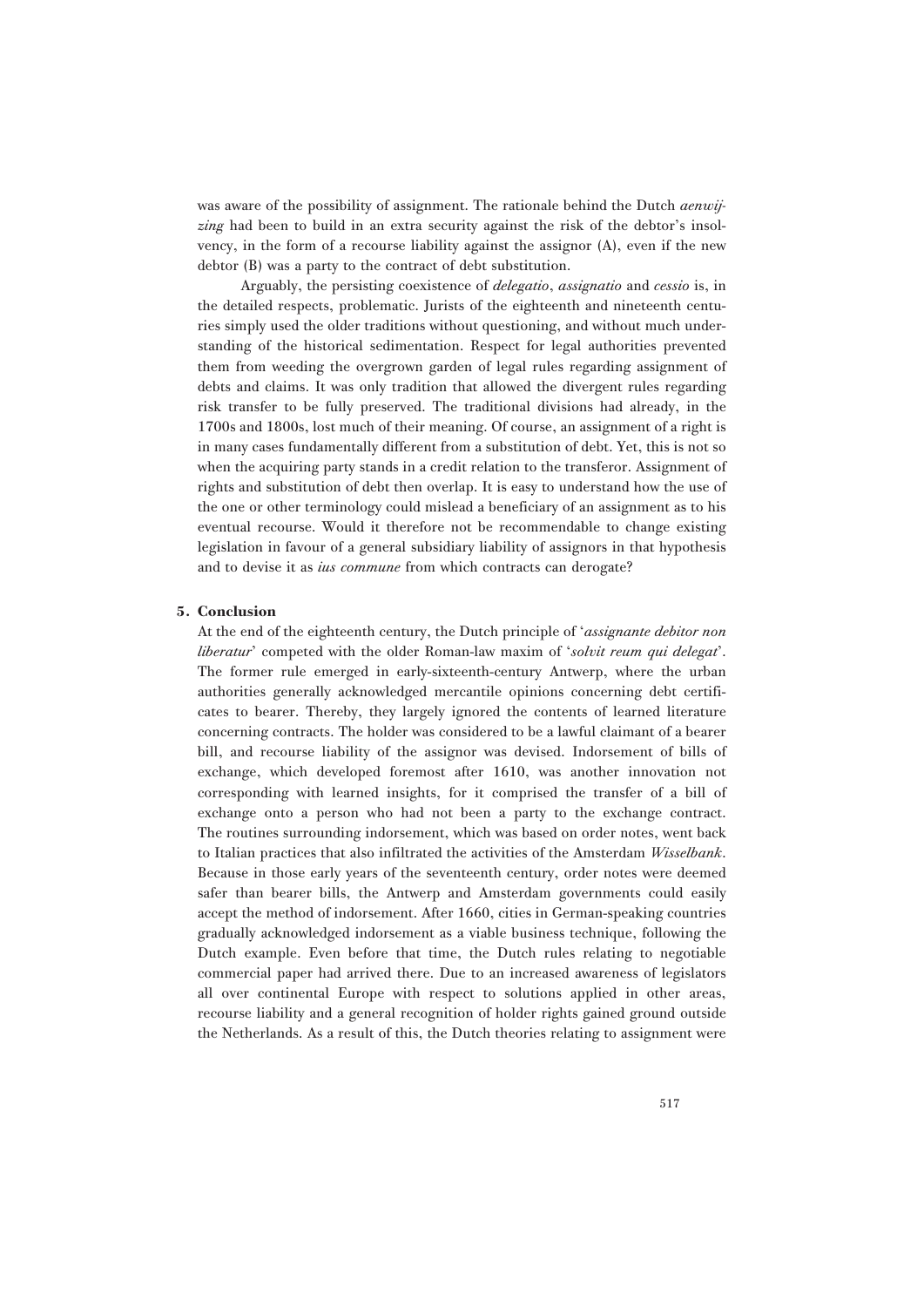described in German and French legal doctrine, which over the course of the seventeenth century attached more importance to solutions that were applied in practice. During the 1600s and 1700s, the older academic reluctance towards holder rights and incomplete substitutions of debt slowly faded away, and the Dutch assignatio gained a place next to *delegatio (ad solvendum)*. The codifications of the eighteenth and nineteenth centuries reflect this process, and even today, the results of old Dutch legal engineering persist. Varieties of delegatio pertain to present-day private law, together with cessio of rights. Differing rules as to the risk of the beneficiary of such arrangements could – also for the sake of legal clarity – be changed for a general principle of assignatio in the seventeenth-century sense, which should apply if the assignee receives the right as payment.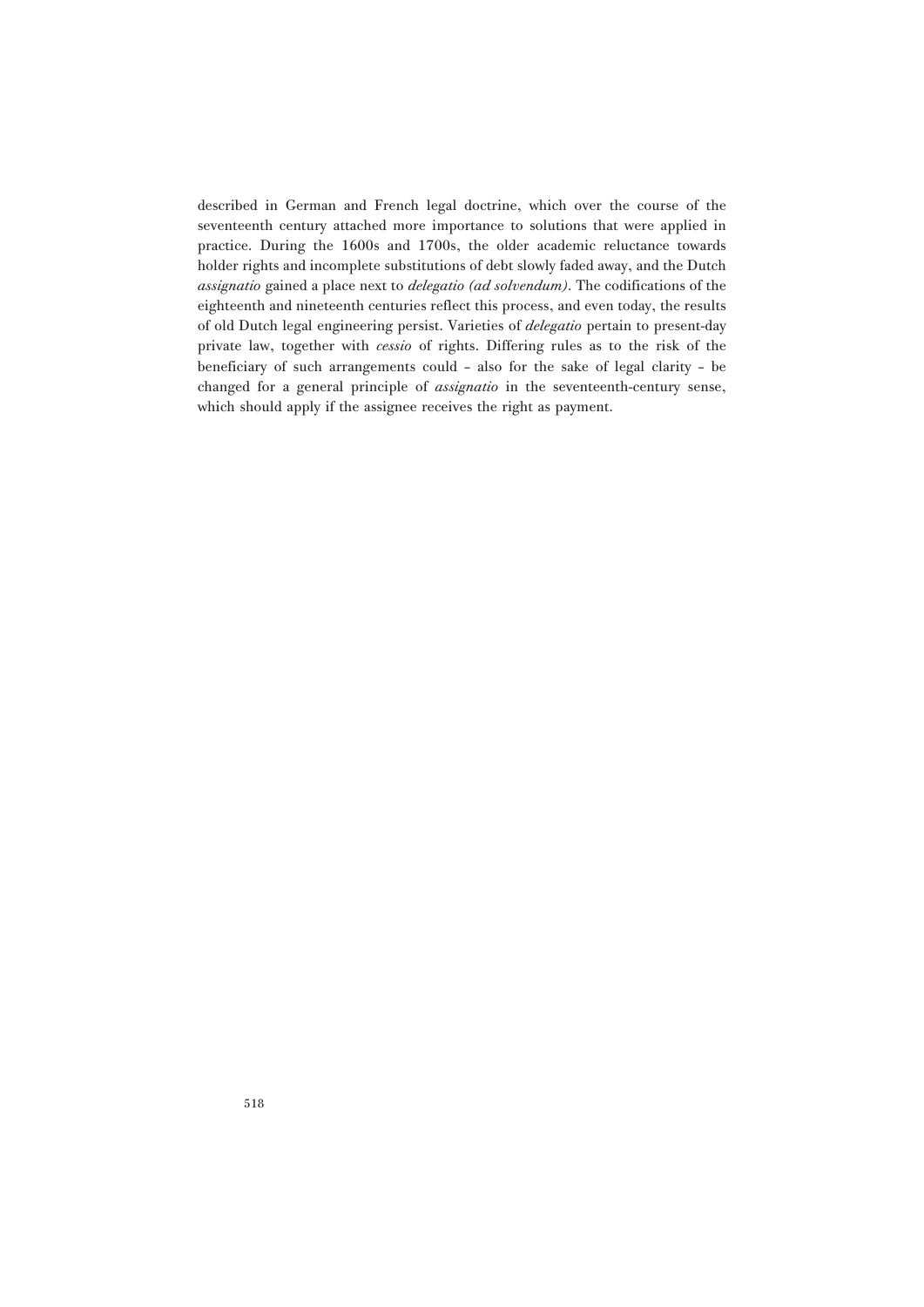## List of Contributors

#### EWOUD HONDIUS

Professor of European Private Law Molengraaff Institute for Private Law Law Faculty, Utrecht University Janskerkhof 12 3512 BL Utrecht The Netherlands Tel.:  $+31$  (0) 31 253 7723 E-mail: e.h.hondius@uu.nl

**JEAN-FRANCOIS GERKENS** Professor of Roman Law and Comparative Private Law Faculty of Law University of Liege Bât. B33, boite 11 boulevard du Rectorat 3 4000 Liège 1 Belgium Tel.:  $+32$  4 3663007 E-mail: jf.gerkens@ulg.ac.be

#### SÉVERINE SAINTIER Senior Lecturer at the University of Sheffield(UK) Western Bank Sheffield S10 2TN United Kingdom Tel.:  $+44$  (0)114 222 6864 Email: S.Saintier@sheffield.ac.uk

DAVE DE RUYSSCHER Antwerp University Vennusstraat 23 (bureau S.V. 108) B-2000 Antwerp Belgium Tel.: 0032 (0)3/2055720 E-mail: dderuyss@vub.ac.be, Dave. Deruysscher@ua.ac.be

JAN-JAAP KUIPERS Assistant Professor European Law Radboud University Nijmegen P.O. Box 9049 6500 KK Nijmegen The Netherlands E-mail: j.kuipers@jur.ru.nl

#### MARIE-JOSE´ VAN DER HEIJDEN Assistant Professor of Private Law, Molengraaff Institute for Private Law, Utrecht University Janskerkhof 12 3512 BL Utrecht The Netherlands Tel.:  $+31$  (0)30 253 7183 Fax:  $+31$  (0)30 253 7203 E-mail: m.j.c.vanderheijden@uu.nl

ANNE KEIRSE Professor of Private Law Molengraaff Institute for Private Law, Utrecht University Janskerkhof 12 3512 BL Utrecht The Netherlands Tel.:  $+31$  (0)30 253 7192 Fax:  $+31$  (0)30 253 7203 E-mail: a.l.m.keirse@uu.nl

#### HÉCTOR SIMÓN-MORENO

Civil Law Assistant University of Rovira i Virgili Avda. Catalunya, 35 43002 Tarragona Spain E-mail: hector.simon@urv.cat

#### DEWI HAMWIJK

Legal Researcher Centre for the Study of European Contract Law (CSECL) University of Amsterdam (sectie privaatrecht A) P.O. Box 1030 1000 BA Amsterdam The Netherlands E-mail: d.j.y.hamwijk@uva.nl

MACARENA SAEZ Fellow International Legal Studies American University Washington College of Law 4801 Massachusetts Avenue, NW